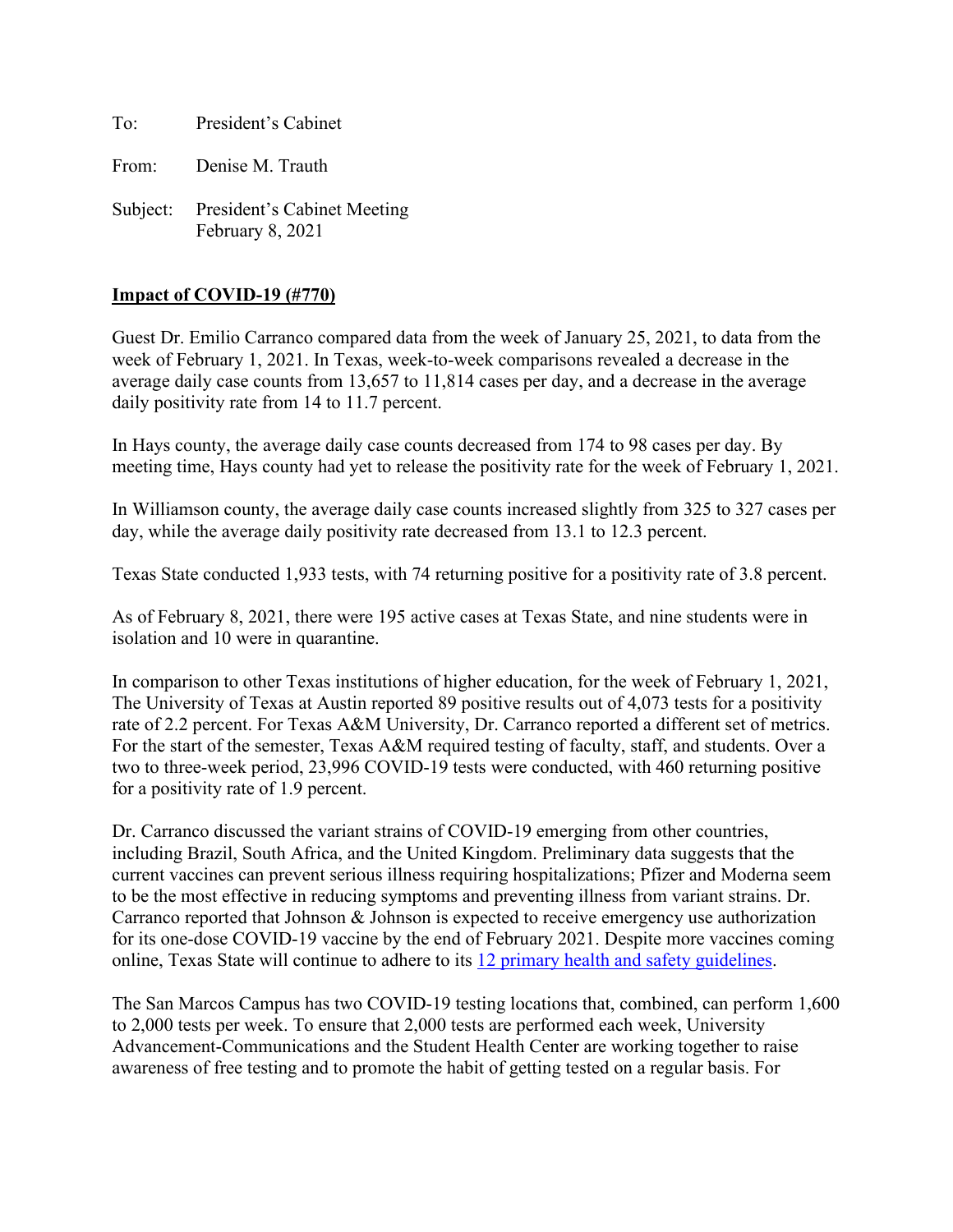example, on February 10, 2021, a tabling event will take place on the San Marcos Campus, with giveaways to encourage faculty, staff, and students to register for testing.

The Round Rock Campus has one testing location. A new vendor, Spartan Medical, began providing free COVID-19 testing on February 1, 2021. Dr. Carranco will request from the vendor, test data for the purpose of reporting on the [Texas State COVID-19 Dashboard.](https://www.txstate.edu/coronavirus/road-map.html)

Dr. Carranco discussed the Texas Coronavirus Antibody Response Survey (Texas CARES). Texas CARES is a statewide study, conducted by researchers at the University of Texas Health Science Center at Houston in collaboration with the Texas Department of State Health Services, to better understand the antibody response to the SARS-CoV-2. The Texas State Student Health Center has been asked to administer free COVID-19 antibody tests to university-affiliated and nonaffiliated individuals. Cabinet members approved.

President Trauth asked Dr. Carranco to include the vaccine registration portals of local counties on the [COVID-19 Vaccination Information](https://www.healthcenter.txstate.edu/covid-19/vaccination.html) webpage.

Dr. Lloyd sought clarification on Workplace Modifications (WPM). Managers cannot require employees with an approved WPM to return to work after receiving a COVID-19 vaccine. To do so would require managers to ask employees for medical information. WPM's for those under 65 were approved based on medical documentation; thus, the decision to cancel or modify existing plans should also be reviewed by a medical professional. With that said, all WPM approved through May 31, 2021, will be honored. The decision whether or not to extend modifications beyond May 31, 2021, will be made later in the semester.

Dr. Hernandez continued the discussion regarding spring break and whether additional mitigation strategies will need to be implemented. Dr. Hernandez will meet with various constituents and be prepared to make recommendations during the February 22, 2021, President's Cabinet meeting.

Dr. Teis and guest Dr. Mary Ellen Cavitt discussed whether to hold camps during summer 2021. To be able to make a decision, President Trauth asked Dr. Teis and his staff to take the lead in benchmarking against other institutions and developing standard operating procedures.

### **RTA 2/15/21 Discuss resumption of summer athletic camps.**

### **Family Campaign (#696)**

Dr. Breier and guest Dr. Dan Perry, Associate Vice President for University Advancement, provided an update on the 2021 Family Campaign plans. The official kick-off is set for February 25, 2021, and will conclude April 29, 2021. Any gift given in the current fiscal year will count in the Family Campaign.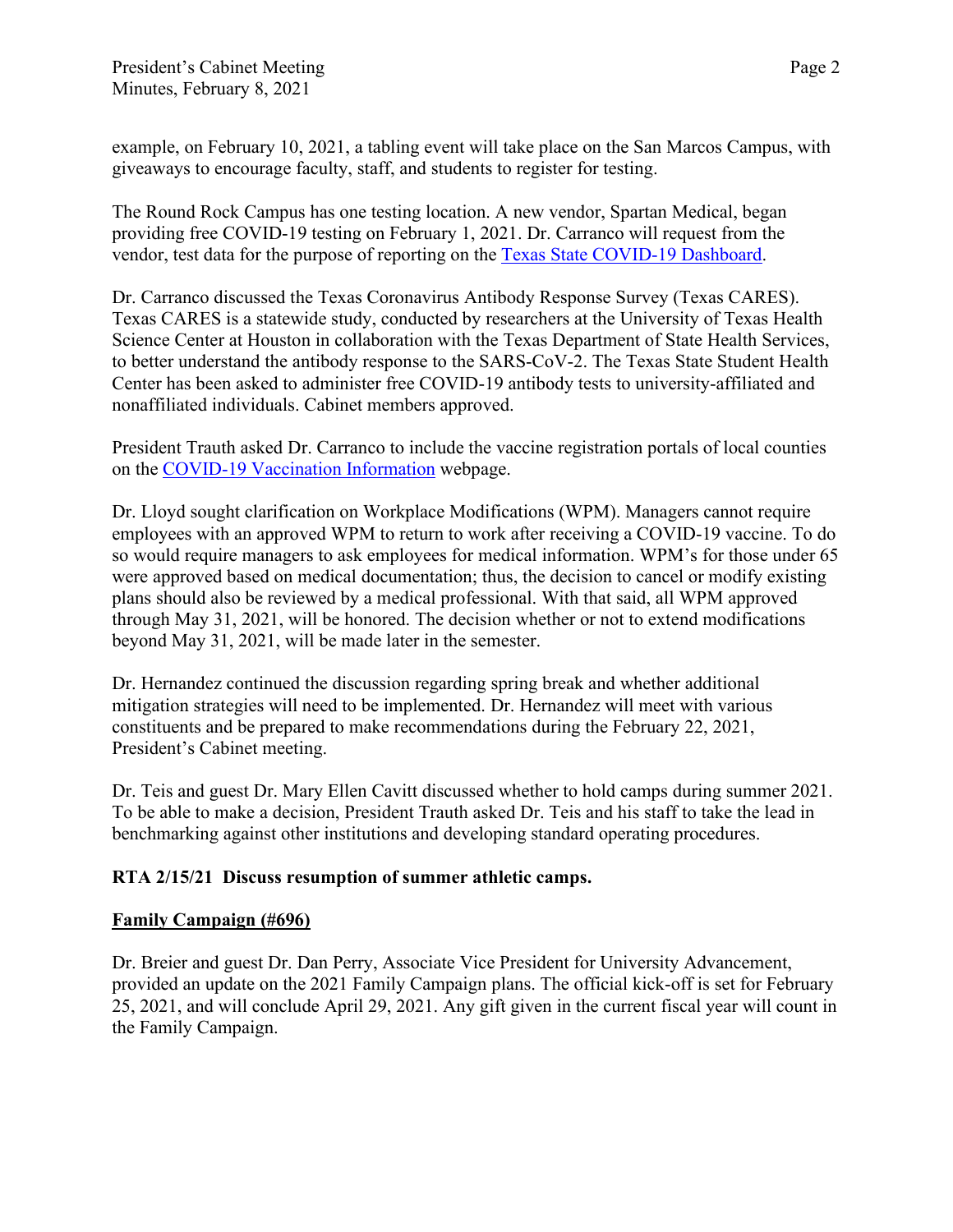# **Current Student Profile and Characteristics**

Dr. Hernandez and Dr. Silva discussed Texas State's current student profile and characteristics. Texas State became a majority-minority university in 2016. Currently, Texas State's student demographic breakdown by race and ethnicity is 43 percent white, 39 percent Hispanic, 11 percent black, and one percent international. The remaining six percent of Texas State students are of other race or multiracial, or their race/ethnicity is unknown. About 60 percent of Texas State students are female and 40 percent are male.

About 75 percent of Texas State students were born between 1995 and 2010 and fall in the demographic cohort known as Generation Z. Individuals in Generation Z: are more racially and ethnically diverse than previous generations; are entrepreneurial; were born after the advent of the internet and, thus, are connected and communicate with others through technology; are overwhelmed, stressed, anxious, and lonely at times; are progressive; and are socially conscious and feel strongly about racial equality and saving the environment. Generation Z college students: desire practical skills with their education, are concerned about the cost of education, and are exploring alternative/cost-effective ways to get an education; value input from their peers more than their parents or other role models; and enjoy one-on-one, face-to-face interaction/conversations and do not prefer to communicate via email. Like no other generation before, Generation Z believes that they can bring about systemic change through expressive activities. Cabinet members discussed developing a strategic plan to support safe and healthy expressive activity.

### **President's Update (#556)**

President Trauth discussed how the personnel actions will be presented during the February 2021 Texas State University System Board of Regents meeting.

Provost Bourgeois announced that Dr. Thorne will reconvene the ad-hoc committee appointed to develop a protocol for lighting the Victory Star on the side of the University Events Center. Given the limited lighting options, the committee will revise the protocol.

President Trauth began discussion on whether high-paid faculty and staff should contribute back to the university a portion of the three percent bonus.

### **Significant Issues (#01)**

Provost Bourgeois announced that registration for New Student Orientation (NSO) began on February 8, 2021. NSO programs are online, and include a one-day, face-to-face optional program.

Mr. Algoe has tasked Ms. Nancy Nusbaum to meet individually with the Vice Presidents and the Director of Athletics to better understand post-COVID-19 space needs in their respective divisions.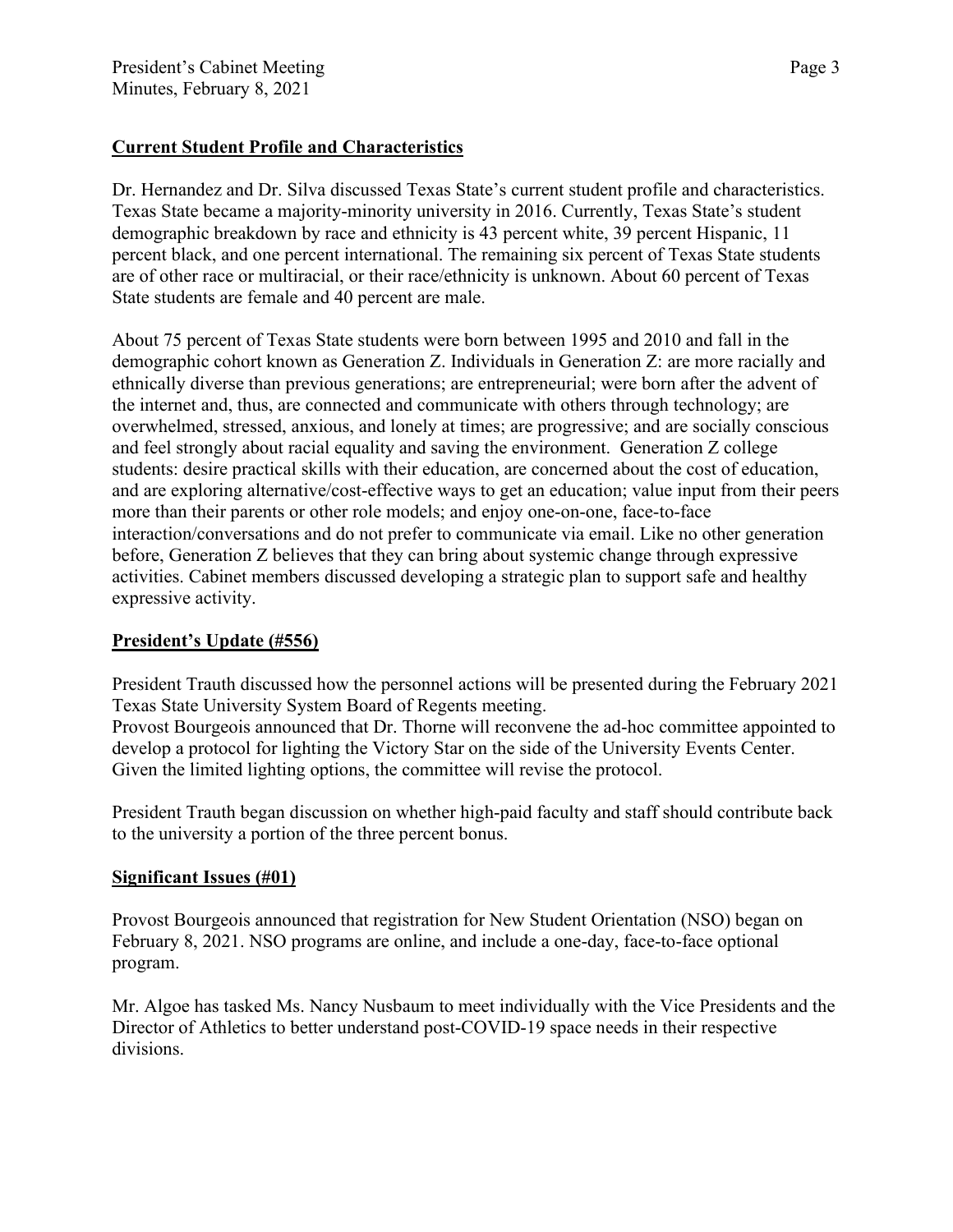Mr. Algoe provided clarification regarding needlepoint ionization air treatment systems. Texas State is piloting needlepoint ionization in an HVAC renovation project in JCK, two new construction projects in the Film and Television Studios building and the UPD building, as well as an HVAC retrofit project in the Student Health Center project.

Mr. Algoe discussed the second phase of Higher Education Emergency Relief Funding. Messaging announcing how students can access funds will go out during the week of February 8, 2021.

Mr. Algoe announced that the Texas Department of State Health Services may begin utilizing university campuses as mass vaccination sites. Mr. Algoe will gather more information for discussion at the next President's Cabinet meeting.

Dr. Hernandez announced that the Counseling Center is committed to continuously looking for ways to support students, especially those who are struggling during this COVID-19 crisis.

Dr. Lloyd initiated a discussion on how best to ensure health and safety guidelines are followed during demonstrations and other forms of expressive activity. Over the last two years, a key group of personnel have gone through a lengthy process to formalize and improve Texas State's approach to demonstrations and other forms of expressive activity. That process resulted in the creation of a Demonstration Team. Members of this team are trained regularly on relevant policies and procedures. Furthermore, they actively discuss different situations to determine if any of the current policies and procedures need to be amended.

There is no law about wearing masks outdoors in Texas. When a person is engaged in an expressive activity and refuses to wear a mask, they are not breaking the law and, thus, it is not a law enforcement issue. At the root of Texas State's approach is an acceptance of the fact that there is no one hard-and-fast set of rules that will be followed in these dynamic situations and that multiple constituencies need to be included in the decision-making process. Texas State's goal is to balance public safety concerns with First Amendment rights. For that reason, personnel, who are trained and empowered, are at the scene to make moment-by-moment decisions about how to deal with each unique situation.

## **RTA 3/8/21 Discuss enforcement of health and safety guidelines during demonstrations and other forms of expressive activity.**

Dr. Lloyd discussed Texas State's recent partnership with Life Anew, external consultants hired to help increase equitable relationships across the university.

Dr. Silva proposed a tagline to be used by the Talent Acquisition Team in recruiting and marketing to potential candidates. President's Cabinet members provided feedback.

Dr. Teis and President Trauth informed Cabinet members that Texas State, in conjunction with the NCAA, announced that the University Events Center will be one of five venues to host the